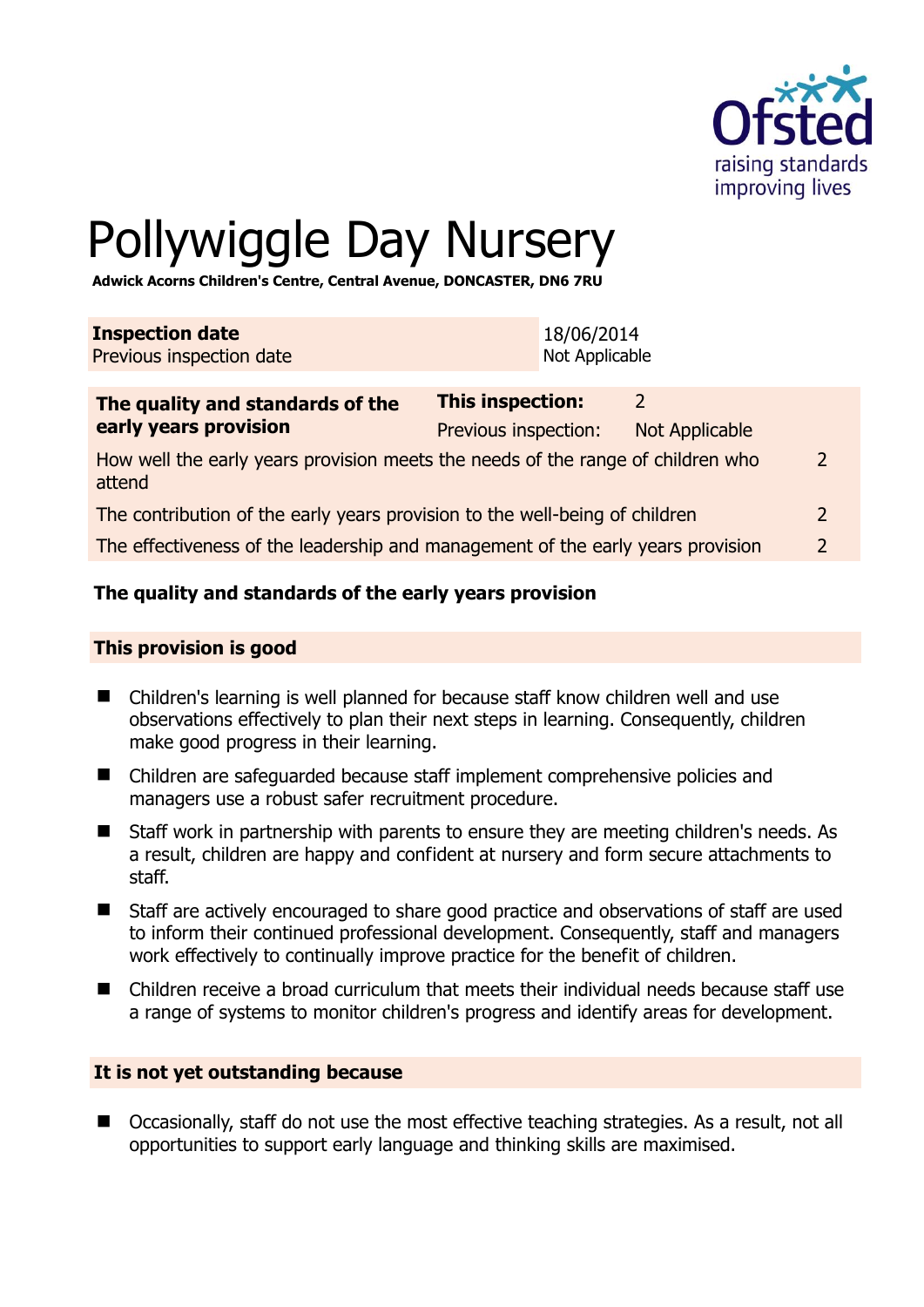# **Information about this inspection**

Inspections of registered early years provision are:

- scheduled at least once in every inspection cycle the current cycle ends on 31 July 2016
- scheduled more frequently where Ofsted identifies a need to do so, for example where provision was previously judged inadequate
- **•** brought forward in the inspection cycle where Ofsted has received information that suggests the provision may not be meeting the legal requirements of the Early Years Foundation Stage or where assessment of the provision identifies a need for early inspection
- **•** prioritised where we have received information that the provision is not meeting the requirements of the Early Years Foundation Stage and which suggests children may not be safe
- scheduled at the completion of an investigation into failure to comply with the requirements of the Early Years Foundation Stage.

The provision is also registered on the voluntary and compulsory parts of the Childcare Register. This report includes a judgment about compliance with the requirements of that register.

# **Inspection activities**

- п The inspector observed children's activities in the playroom and in the outdoor learning environment.
- The inspector talked to the nominated person, manager, staff, key persons and children throughout the inspection.
- The inspector conducted a joint observation with the manager.
- **P** procedures, children's records, planning and assessments and evidence of staff The inspector looked at various documents, including a sample of policies and suitability.
- The inspector took account of parents and carers views.

# **Inspector**

Alison Byers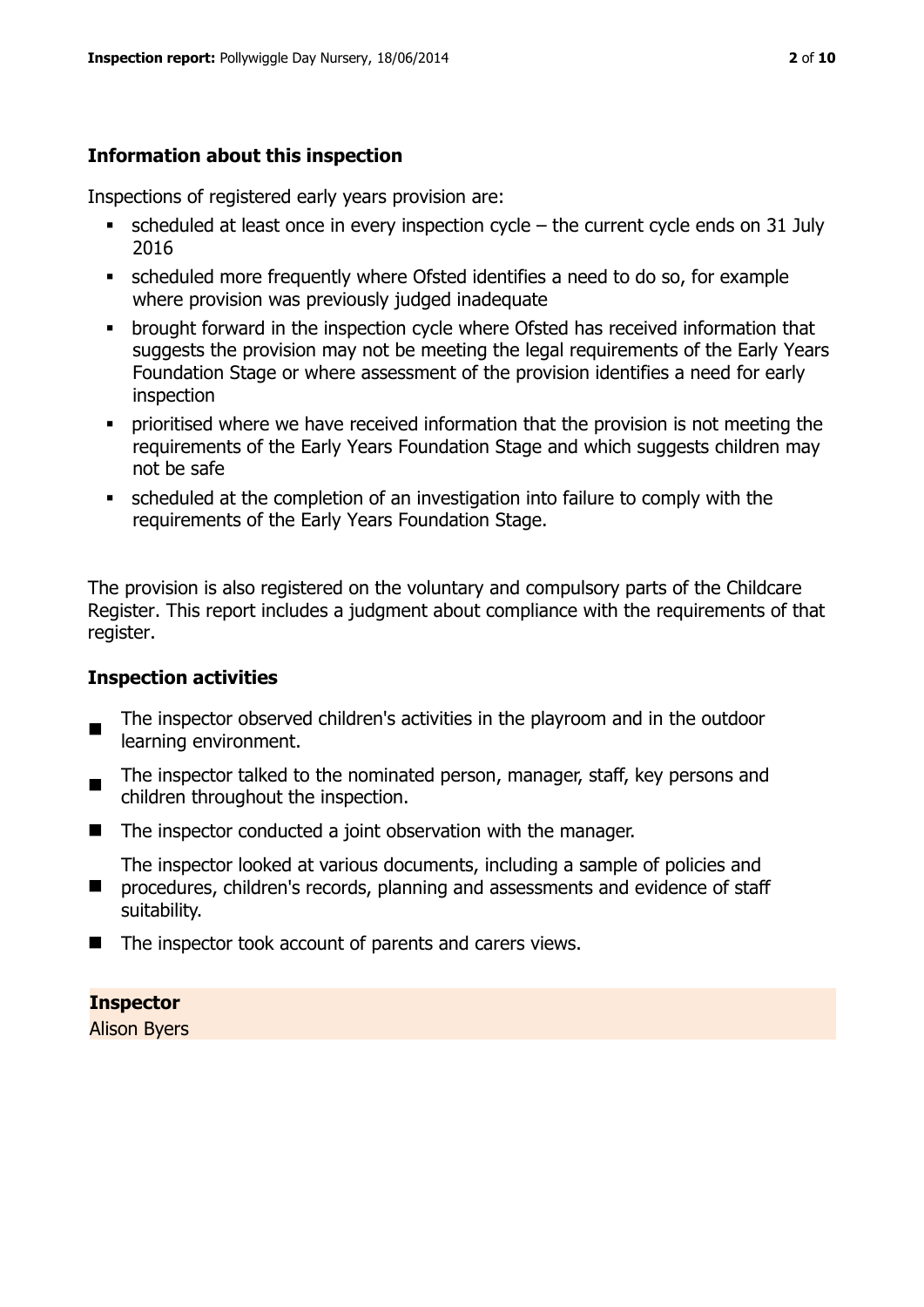# **Full report**

## **Information about the setting**

Pollywiggle Day Nursery was registered in 2013 and is on the Early Years Register and the compulsory and voluntary parts of the Childcare Register. It is situated in Adwick Acorns Children's Centre in Doncaster and is managed by a private company. The setting serves the local area and is accessible to all children. It operates from the main playroom of the building and there is an enclosed area available for outdoor play. The setting employs four members of childcare staff. Of these, all hold appropriate early years qualifications including three at level 3 or above. The nursery opens Monday and Friday, 12.30pm until 3.30pm and Tuesday, Wednesday and Thursday, 8.30am until 11.30am. Children attend for a variety of sessions. There are currently four children attending who are in the early years age group. The nursery provides funded early education for two-, three- and fouryear-old children. It supports a number of children who speak English as an additional language.

#### **What the setting needs to do to improve further**

#### **To further improve the quality of the early years provision the provider should:**

 $\blacksquare$  focus more precisely on the questioning strategies used by staff so that staff use a range of techniques that are differentiated to match children's individual learning needs.

#### **Inspection judgements**

#### **How well the early years provision meets the needs of the range of children who attend**

Children make good progress in their learning at the nursery because staff have a good understanding of how to support children's learning. Staff get involved with children's play and use it to teach them key skills. For example, staff extend children's learning by helping them add pencils as candles to their sand castle cakes and support them to count them. Staff engage children in interesting activities, such as painting with water, so they can start to teach children about the letters in their name. Overall, staff have a clear focus on developing the knowledge and skills children will need as they transfer into school. Children enjoy imaginative games and they play with what they know about cooking at home and going on holiday. Staff support these games and use them to stimulate conversations with children about the things you do at the seaside. Children who speak English as an additional language are supported to learn new words because staff repeat words and phrases to reinforce learning. They speak clearly in simple sentences to children as they explain the difference between a watch and a clock. Staff use some good questioning techniques to support children's learning, for example, by asking children what they are making as they play with the sand and how to share out the water in the buckets. However, occasionally staff do not maximise opportunities to develop children's thinking skills and early language because they do not use open-ended questions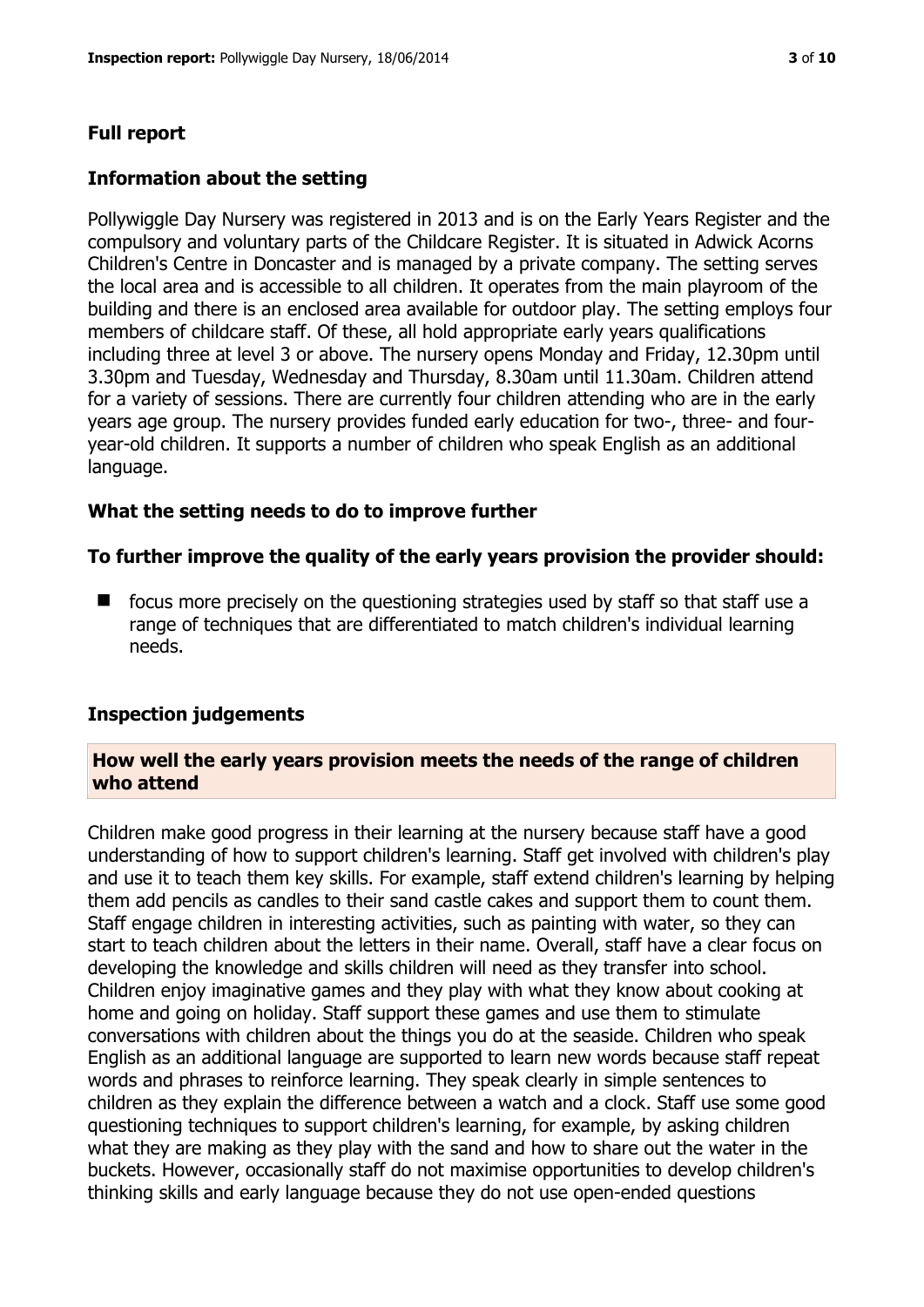The children at the nursery have access to an interesting range of resources that provide opportunities for them to create, explore and investigate. Inside, children enjoy snuggling in the book corner and reading stories with staff. They build towers and roads out of bricks and create pictures of snowmen in the craft area. Outside, they use a range of everyday objects in the sand, such as, teapots, plates and pans to experiment with filling and emptying different containers and learning about quantity. Staff support children to investigate how they can scoop up enough water to wash objects down guttering pipes and they delight in the splashes at the other end.

Children's learning is well planned because staff take the time to get to know the children and use their knowledge of children's interests to plan activities that will engage and challenge them. Staff make regular observations of children to ascertain their interest and how they learn before planning children's next steps in learning. For example, staff observe children imitating what they see at home in the role play area; Staff plan baking activities to introduce mathematical concepts and enhance the role play provision by adding items associated with birthday parties. Staff use children's ongoing interest in film characters in a range of activities including craft, imaginative play and singing. As a result, children are successfully drawn into activities that allow staff to teach them through play. Staff use their observations of children to make accurate assessments of children's learning using information about how children develop. They collect information from parents before children start about children's preferences so that they can provide interesting activities from the start and inform their baseline assessments of children. Staff regularly review children's progress to ensure all children are making good progress across the curriculum and this information is shared with parents. Continued communication with parents supports staff's understanding of what children are doing at home and allows them to share ideas with parents to provide continuity of learning.

# **The contribution of the early years provision to the well-being of children**

Children are happy and confident at the nursery because staff are welcoming and attentive to each child's needs. Staff build strong relationships with children because they work hard to settle them when they start at nursery. They collect information about children's care routines from parents to ensure they are able to meet children's individual needs. Children who are upset when they start receive reassurance from warm and kind staff so children quickly form secure attachments. Staff are interested in the children and talk to them about their families and what they have been doing at home. As a result, children feel valued and their self-esteem develops. Children demonstrate their confidence because they frequently initiate conversations with staff, inviting them to join their game and asking them for their help. Behaviour management training has developed staff's understanding of the causes of difficult behaviour and therefore how situations can be resolved. Staff are reinforcing good behaviour by reminding children about manners during snack time and children are thanked by staff when they are helpful. Children enjoy helping staff fill the water table and staff effectively resolve disputes about watering cans explaining to children they must take it in turns. Consequently, children are learning to tolerate each other and play alongside others. Staff teach children to be kind to creatures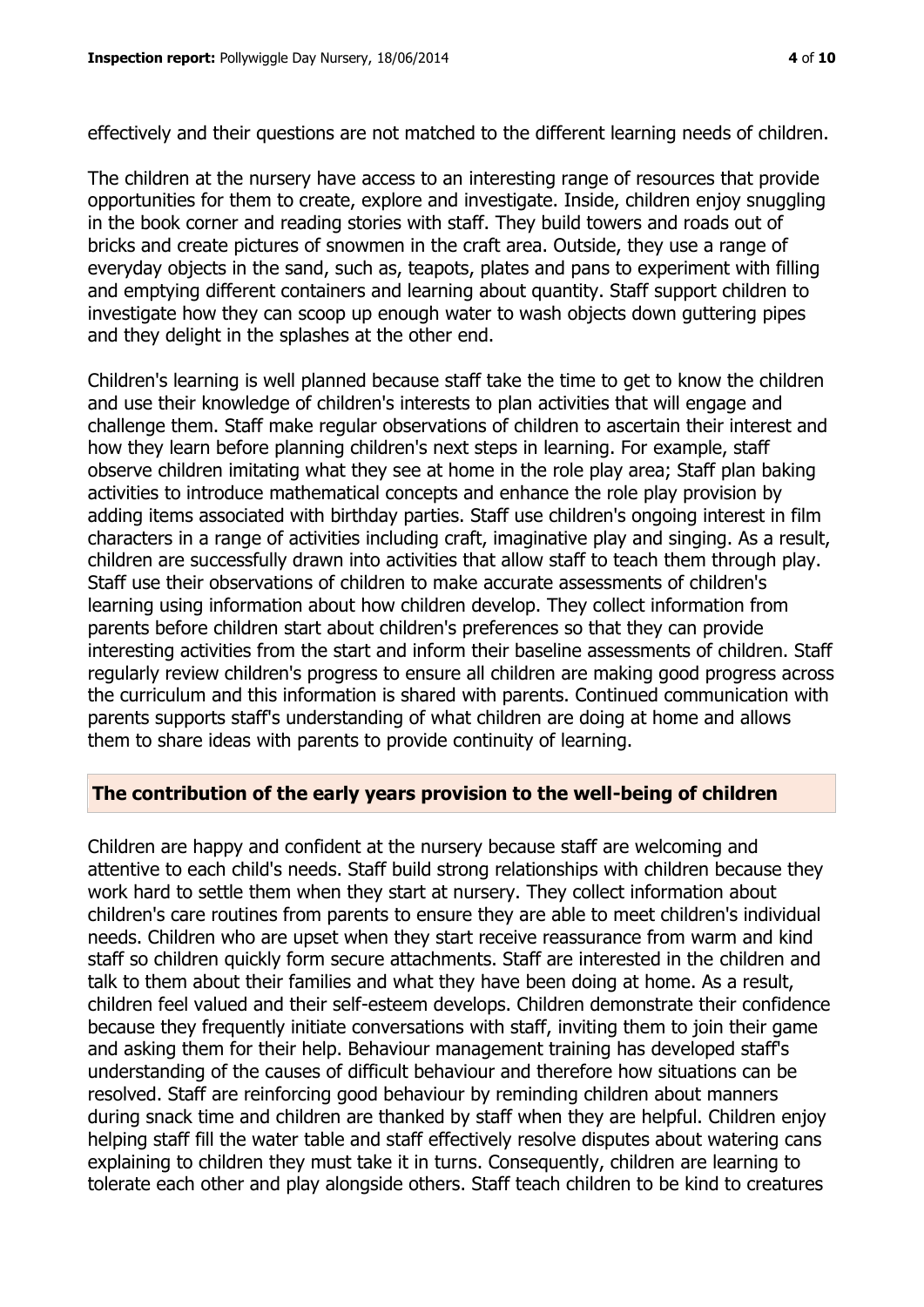when they find spiders in the garden. Overall, children are supported by staff to develop the personal, social and emotional skills they will need as they transfer into school.

Children's developing independence is supported because they can easily access the resources and combine items to allow them to lead their own play. For example, children independently find their favourite princess figures to join their play in the sparkly water. Children demonstrate their independence through routines, such as hanging up their own jackets and washing their own hands. Staff teach children good hygiene routines because they remind children they must use soap when they wash their hands before snack time. Children are developing healthy lifestyle habits because they enjoy eating a balanced snack that includes a range of fruit. They also enjoy continuous access to the outdoor area and visits to the local playground to provide fresh air, exercise and develop their physical skills.

Staff help children to be safe and manage their own risks because they talk to children about what might happen. For example, staff explain to children why it is not appropriate to sit on the soft play cylinders at snack time because they are wobbly. Children push each other in the ride on toys and experience the weight and difficulty as they move around the grass. Staff support their understanding by explaining why they must be careful as they arrive on the play matting because they will go faster.

# **The effectiveness of the leadership and management of the early years provision**

Staff and managers at the nursery have a clear understanding of their roles and responsibility to safeguard children. There is a comprehensive policy that covers all aspects of the procedures staff would follow if they had concerns about children's welfare or safety. All staff receive basic safeguarding training during their induction and attend local authority training to ensure they have detailed and up-to-date knowledge. The managers implement a robust safer recruitment policy that includes taking references and obtaining suitability checks, to ensure that children are kept safe and staff work effectively with children. There are a wide range of policies and procedures to facilitate the smooth running of the nursery. Risk assessments covering all aspects of the setting are completed in conjunction with the other organisations that use the building and staff take advice from relevant professionals about health and safety issues. Daily checks are made to ensure that the play areas are safe for children to play and explore. All staff are trained in food safety and hygiene so procedures relating to the hygienic preparation of food are effectively implemented to reduce the risk of cross-contamination.

Managers have good systems in place to monitor the quality of the educational programme and support the professional development of staff. Children's progress is reviewed regularly and managers collate this information so that they can identify any children who are working below the expected levels for their age. Staff and managers can then plan suitable interventions as necessary. Planning procedures require staff to plan activities and resources for each area of learning based on individual children's interests and needs. As a result, children receive a broad educational programme that engages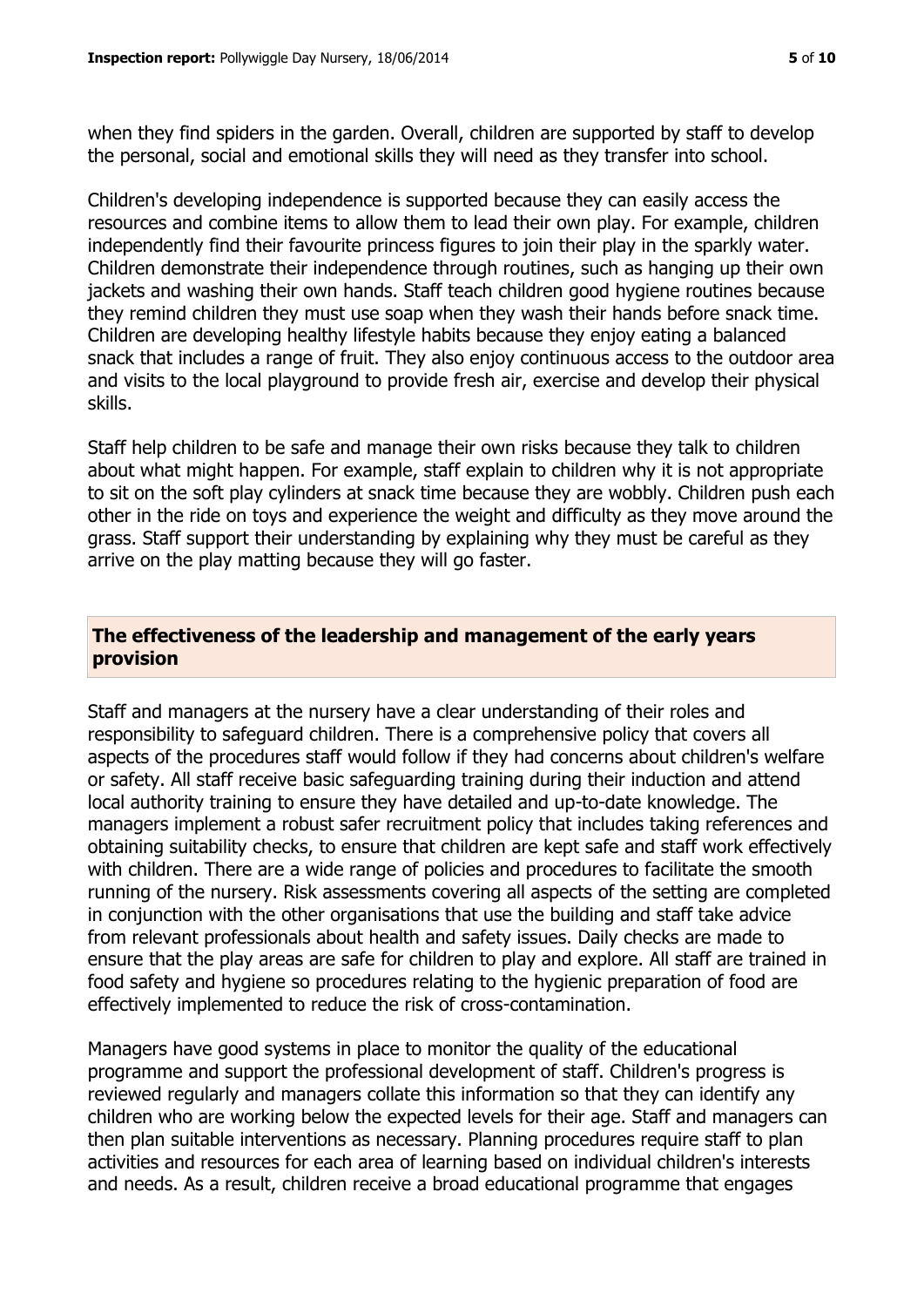them. Managers and staff work together with other nurseries to moderate their assessments of children so that they accurately reflect children's achievements. The nursery benefits from being part of a group of nurseries because managers and staff are actively supported to share good practice and learn from each other. Managers regularly observe staff's practice and they are encouraged to observe each other. This information is used to inform a detailed and comprehensive appraisal and supervision process that supports staff's professional development and encourages staff to reflect on their practice. The self-evaluation of the setting is an ongoing process and reflects conversations with parents and children and incorporates advice from the local authority. The areas identified for improvement reflect the challenges they face in engaging more families with the nursery and building on resources to reflect their needs.

The nursery is located in a children's centre so staff work closely with other professionals, for example, family support workers and health visitors. Staff work in partnership with these external agencies to share information and support children and families as necessary. Staff are developing links with local schools to enable them to share information about children to support them as they transfer into school. Partnerships with parents have helped staff to support children who speak English as an additional language. For example, activities and displays developed by staff showing numbers in other languages are appreciated by parents who help staff with the correct pronunciation of the words.

#### **The Childcare Register**

| The requirements for the compulsory part of the Childcare Register are | Met |
|------------------------------------------------------------------------|-----|
| The requirements for the voluntary part of the Childcare Register are  | Met |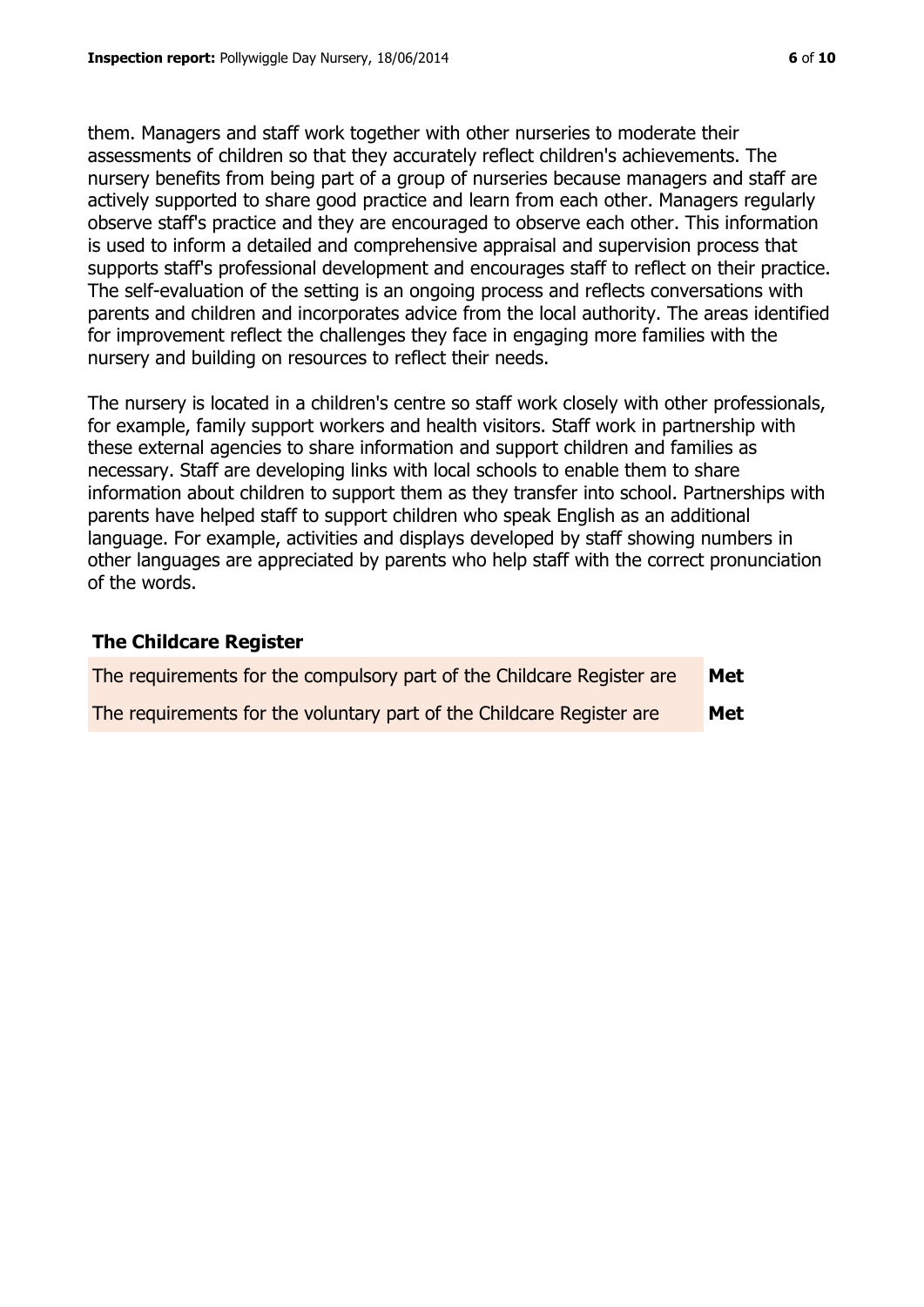# **What inspection judgements mean**

# **Registered early years provision**

| <b>Grade</b> | <b>Judgement</b>        | <b>Description</b>                                                                                                                                                                                                                                                                                                                                                                                |
|--------------|-------------------------|---------------------------------------------------------------------------------------------------------------------------------------------------------------------------------------------------------------------------------------------------------------------------------------------------------------------------------------------------------------------------------------------------|
| Grade 1      | Outstanding             | Outstanding provision is highly effective in meeting the needs<br>of all children exceptionally well. This ensures that children are<br>very well prepared for the next stage of their learning.                                                                                                                                                                                                  |
| Grade 2      | Good                    | Good provision is effective in delivering provision that meets<br>the needs of all children well. This ensures children are ready<br>for the next stage of their learning.                                                                                                                                                                                                                        |
| Grade 3      | Requires<br>improvement | The provision is not giving children a good standard of early<br>years education and/or there are minor breaches of the<br>safeguarding and welfare requirements of the Early Years<br>Foundation Stage. It will be monitored and inspected within<br>twelve months of the date of this inspection.                                                                                               |
| Grade 4      | Inadequate              | Provision that is inadequate requires significant improvement<br>and/or enforcement action. The provision is failing to give<br>children an acceptable standard of early years education and/or<br>is not meeting the safeguarding and welfare requirements of<br>the Early Years Foundation Stage. It will be monitored and<br>inspected again within six months of the date of this inspection. |
| Met          |                         | The provision has no children on roll. The inspection judgement<br>is that the provider continues to meet the requirements for<br>registration.                                                                                                                                                                                                                                                   |
| Not met      |                         | The provision has no children on roll. The inspection judgement<br>is that the provider does not meet the requirements for<br>registration.                                                                                                                                                                                                                                                       |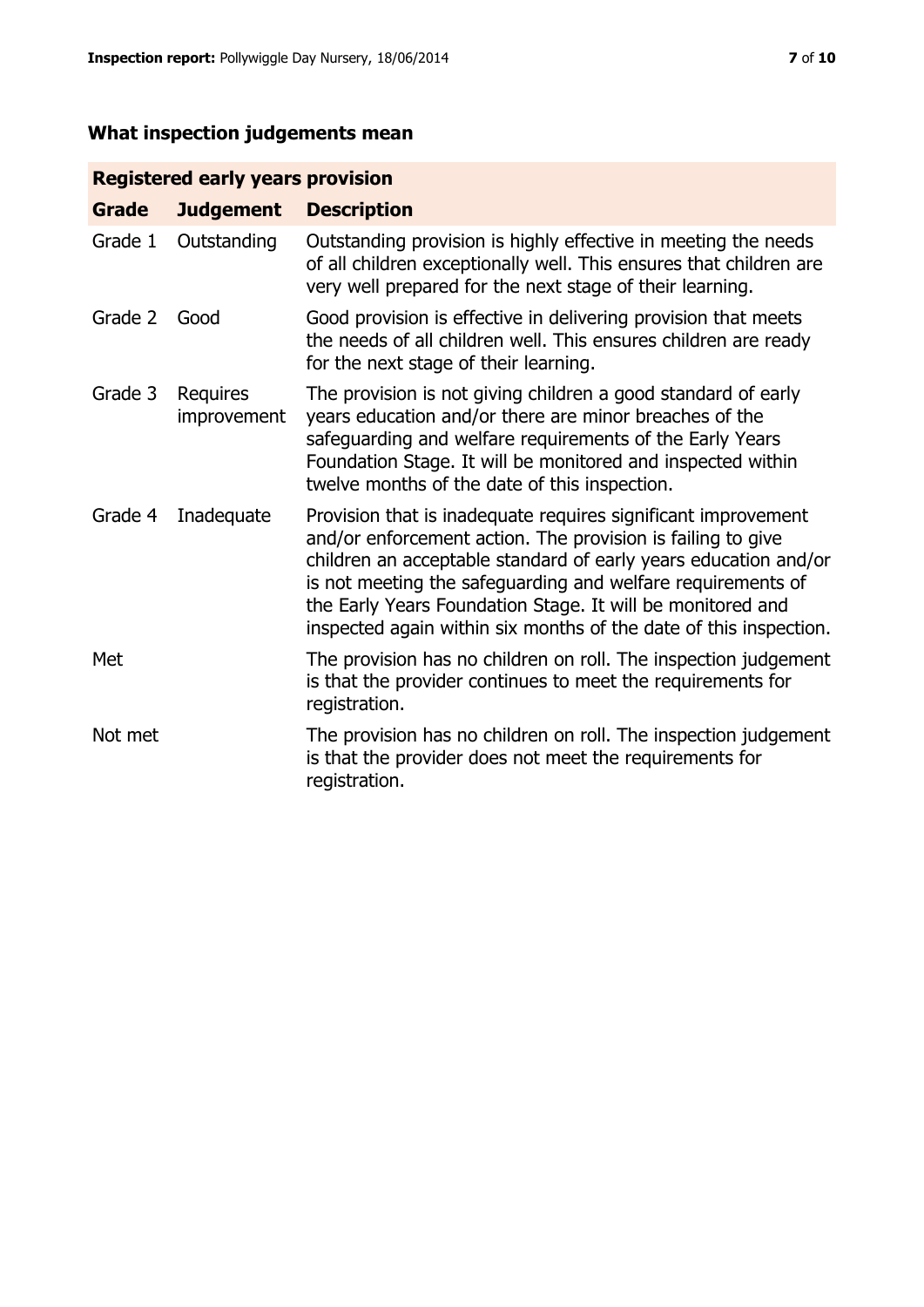#### **Inspection**

This inspection was carried out by Ofsted under sections 49 and 50 of the Childcare Act 2006 on the quality and standards of provision that is registered on the Early Years Register. The registered person must ensure that this provision complies with the statutory framework for children's learning, development and care, known as the Early Years Foundation Stage.

# **Setting details**

| Unique reference number       | EY474040                    |
|-------------------------------|-----------------------------|
| <b>Local authority</b>        | <b>Doncaster</b>            |
| <b>Inspection number</b>      | 950028                      |
| <b>Type of provision</b>      | Full-time provision         |
| <b>Registration category</b>  | Childcare - Non-Domestic    |
| <b>Age range of children</b>  | $0 - 17$                    |
| <b>Total number of places</b> | 20                          |
| Number of children on roll    | 4                           |
| <b>Name of provider</b>       | Pollywiggle Day Nursery Ltd |
| Date of previous inspection   | not applicable              |
| <b>Telephone number</b>       | 07801 841770                |

Any complaints about the inspection or the report should be made following the procedures set out in the guidance *'Complaints procedure: raising concerns and making complaints* about Ofsted', which is available from Ofsted's website: www.ofsted.gov.uk. If you would like Ofsted to send you a copy of the guidance, please telephone 0300 123 4234, or email enquiries@ofsted.gov.uk.

# **Type of provision**

For the purposes of this inspection the following definitions apply:

Full-time provision is that which operates for more than three hours. These are usually known as nurseries, nursery schools and pre-schools and must deliver the Early Years Foundation Stage. They are registered on the Early Years Register and pay the higher fee for registration.

Sessional provision operates for more than two hours but does not exceed three hours in any one day. These are usually known as pre-schools, kindergartens or nursery schools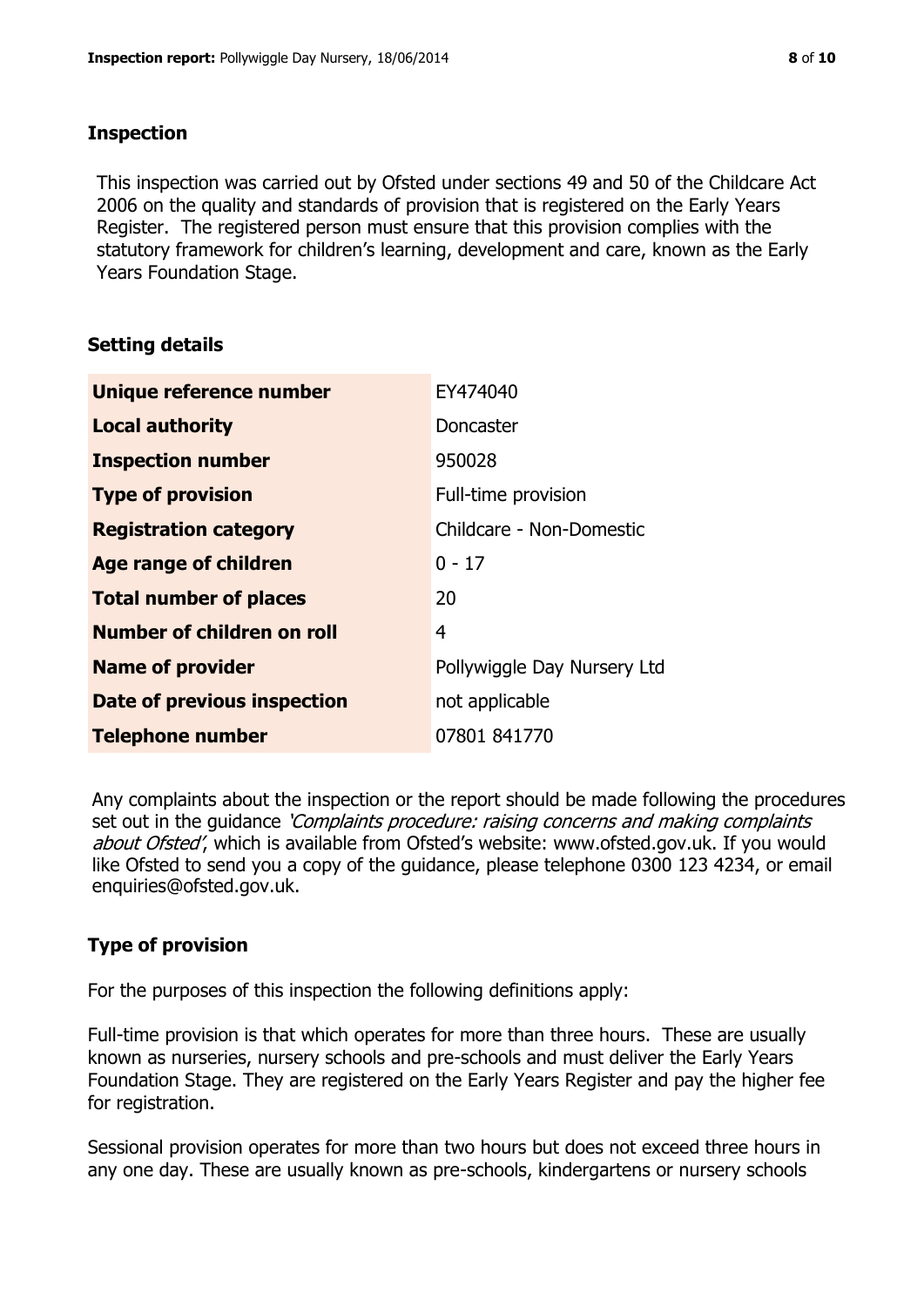and must deliver the Early Years Foundation Stage. They are registered on the Early Years Register and pay the lower fee for registration.

Childminders care for one or more children where individual children attend for a period of more than two hours in any one day. They operate from domestic premises, which are usually the childminder's own home. They are registered on the Early Years Register and must deliver the Early Years Foundation Stage.

Out of school provision may be sessional or full-time provision and is delivered before or after school and/or in the summer holidays. They are registered on the Early Years Register and must deliver the Early Years Foundation Stage. Where children receive their Early Years Foundation Stage in school these providers do not have to deliver the learning and development requirements in full but should complement the experiences children receive in school.